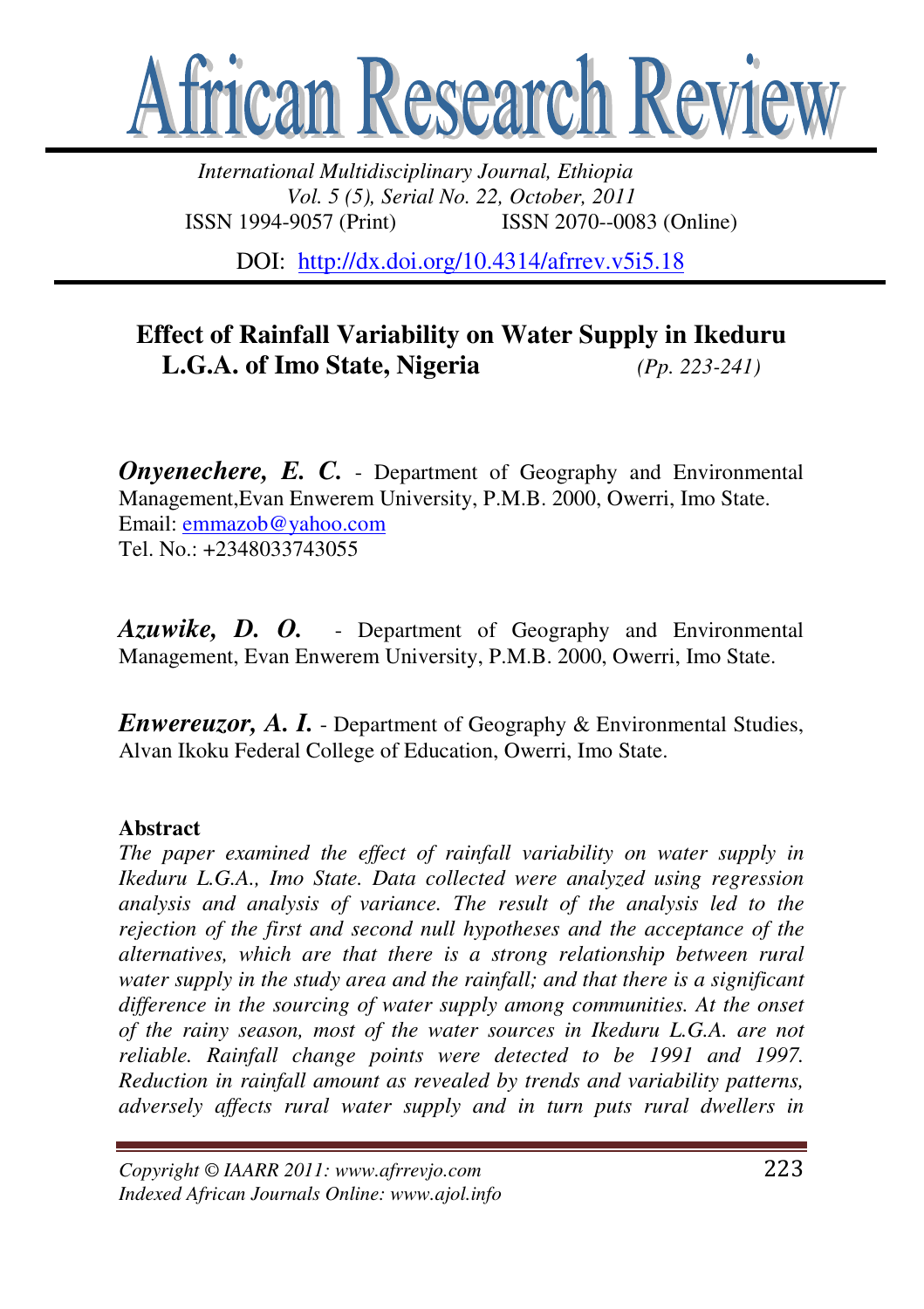*jeopardy. The indicated linkage/strong relationship implies that the aquifer; the source of borehole water in the area and source of the various rivers (Mbaa, Oramiriukwa, Okatankwo) found in Ikeduru L.G.A. mainly depends on rainfall for recharge. The study made several recommendations, one of them being that concerted efforts by the people, civil societies, government as well as N.G.Os are needed for the amelioration of the adverse effects of climate change and rainfall variability on water supply through the massive development of groundwater sources.* 

**Keywords:** Climate change, Imo State of Nigeria, Rainfall variability, Water.

# **Introduction**

Rainfall is a renewable resource, highly variable in space and time and subject to depletion or enhancement due to both natural and anthropogenic causes (Abaje, 2010). Climate is, with particular reference to rainfall, known to be changing worldwide and there has been growing concern as to the direction and effects of these changes on settlement and infrastructures (Chaponniere and Smokhtin, 2006). Thus, hydrological resources such as streams, rivers and ponds that are mainly rain-fed, are adversely affected by climate change. Many people, especially in the rural areas of Nigeria, depend on rivers, streams and rainfall harvest for their water supply in the face of infrastructure challenges.

Climate change has caused a shift in the seasonal variability of weather and climate and thus a shift in the normal timing and length of wet and dry seasons and increase in the seasonal fluctuation of the water bodies. Rainfall variability refers to variations in the mean state and other statistics (such as standard deviations, the occurrence of extremes, e.t.c.) of rainfall on all spatial and temporal scales beyond that of individual precipitation events (Odjugo, 2010). He further explained that like climate change, variability maybe due to internal or external variables. In Nigeria, changing rainfall patterns have been observed by researchers such as Anyadike (1993), Nnaji (2001) and Ulor (2006). Nnaji (1999) observed unusual change in the occurrences of wet and dry season regimes in sub-Saharan Africa, while annual decadal and inter decadal variations in rainfall have been reported by Anyadike (1993) and Ulor (2006).

Odjugo (2005, 2009) observed decline in rainfall amount in Nigeria. The decreasing rainfall, increasing temperature and evapotranspiration have resulted in either reduction of water levels or total dry up of some rivers and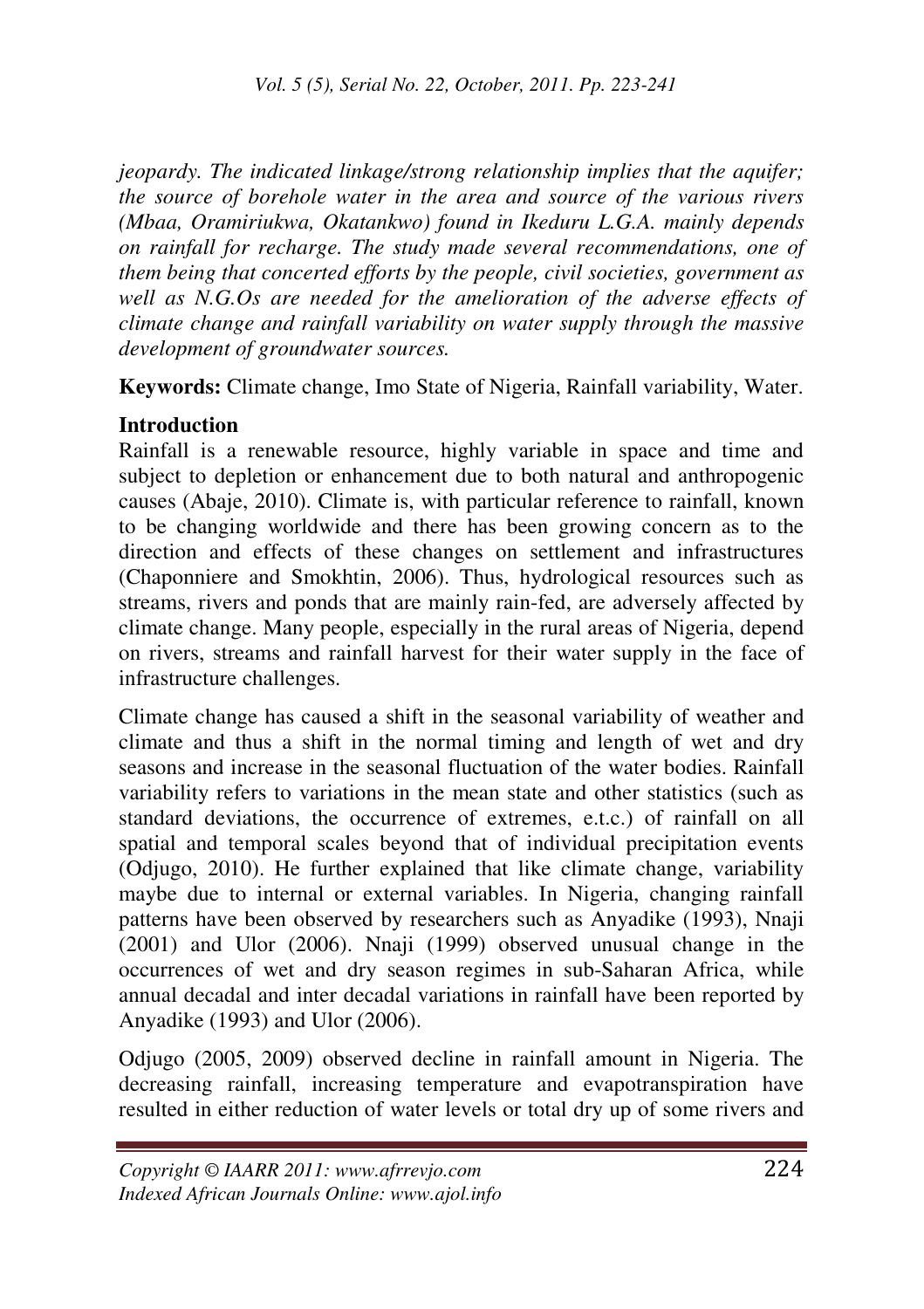lakes in Northern Nigeria, while Lake Chad in Nigeria is reported to be shrinking in size at an alarming rate since the 1970s (Chindo and Nyelong, 2005; Odjugo, 2007)..

In Nigerian sahel region, there has been a 25 percent decrease in precipitation on average in the last 30 years (Nkomo et al., 2006). There are observable reductions in precipitation in other parts of Nigeria, (Boko et al., 2007). Generally, Nigeria has a tropical climate with variable rainy and dry seasons. However, average precipitation is expected to increase in Nigeria while Africa's climate will generally become more variable.

Regions of the world show an overall net negative impact of climate change on water resources and freshwater ecosystems. The beneficial impacts of increased annual runoff in many areas are likely to be, in some areas, countered by increased precipitation variability and seasonal runoff shifts on water supply, water quality and flood risks (IPCC, 2007).

According to Glantz (1987) and Tarhule and Woo (1997) droughts, rainfall variability and water scarcity constitute the major constraint to the attainment of self- sufficiency in food production and development of regions. This is because a deficiency of precipitation can possibly lead to a depletion of stream discharge and reservoir storage, which would in turn affect sectors such as public utilities (power and water supply) sector (Tarhule, 1997).

In Nigeria of 1996, the estimated national annual consumption was 6,502 million litres per day (mld) which far outstripped the supply of 2,957 (mld). Climate change as occasioned by rainfall variability in Nigeria, would further compound the inability of the country to meet people's demands for water.

The situation of water supply and management is even more complex in rural areas where majority of the people are poor, especially women and children , and have to travel several kilometers to fetch water for the household (Nnodu, 2008). The water fetched may not be wholesome for drinking and other domestic uses as is the case in some part of Akwa Ibom, where people drink dirty water for fear of angering the gods (Akpabio, 2006). An understanding of the dynamic relationship between water sources and rainfall variability may be useful in developing future water projects. While the paper focuses on how changes in precipitation patterns may affect water availability, its specific aim is to examine the effect of rainfall variability on water supply in Ikeduru Local government area of Imo State, Nigeria. The study objectives are to detect trends and variability pattern of rainfall over a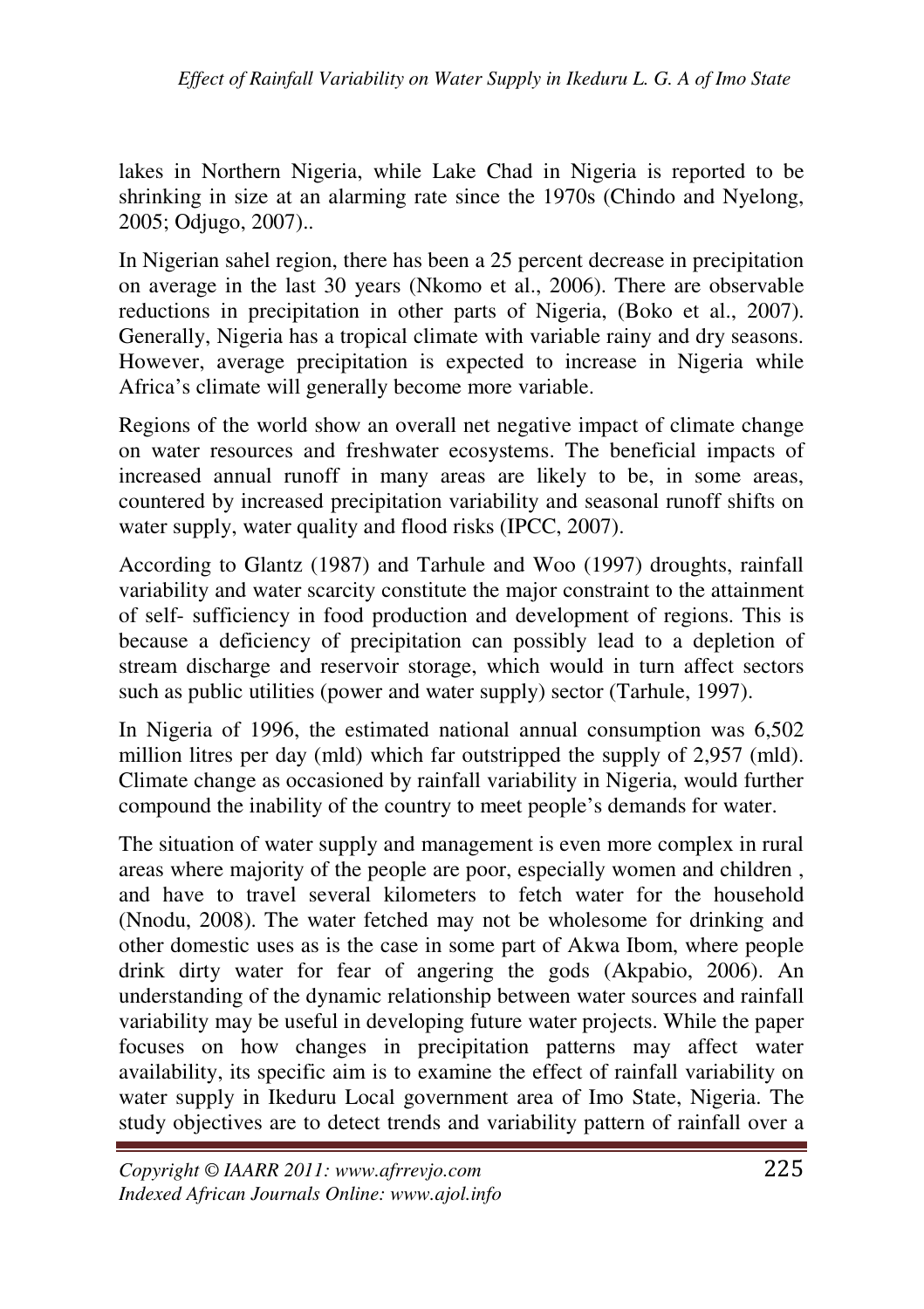thirty-year period (1975-2005); to ascertain the relationship between the sources of water and the problems of shortage of water being experienced and to identify how communities in the study area adapt to the effects of rainfall variability on water supply. The study hypothesized on whether there is a relationship between rainfall amount/variability pattern and rural water supply in the study area and on whether there are significant differences in the sourcing of water in the study area's communities.

#### **The study area**

Ikeduru Local Government Area is one of the 27 local government areas of Imo State, Nigeria (see Fig.1). It is located on longitudes  $7^004^{\text{'E}}$  and  $7^014^{\text{'E}}$ and latitudes  $5^{\degree}29^{\degree}$  and  $5^{\degree}39^{\degree}$ . It is in the humid tropics with over 2,000 mm of rainfall per annum and a mean annual temperature of about  $27^{\circ}$ C. The rainy season commences in March/April and ends in October/November. Ikeduru belongs to the tertiary period of the geological era with coastal plain sands which are centicular, unconsolidated and sandy. The area is drained by series of rivers and streams (namely; Mbaa, Oramiriukwa, and Okatankwo). These are the major water resources in the area. The distributaries and tributaries of these rivers effectively drain the area. These rivers are also characterized by dry valleys which are usually covered by flood water during periods of high rainfall. Flood water infiltration during the rainy season recharges the aquifer.

Ikeduru has the following autonomous communities; Iho, Umudim, Inyishi, Amatta, Uzoagba, Akabo, Ngugo, Avuvu, Amakohia, Okwu, Ugiri-Ike, Atta, Eziama, Amaimo and Ikembara (see Fig. 1). Ikeduru is densely populated with about 199,316 people according to the 2006 National Population Census figures and has an annual growth rate of 9 percent. The economic activities here include farming, trading, few banking services and civil services at Iho which is the L.G.A. headquarters.

# **Methodology**

Data were collected from primary sources using questionnaire, oral interview and personal observation . Secondary data such as past daily/monthly/annual rainfall amounts (1976-2005); volume of water supplied from the main rivers and other relevant information were obtained from Nigerian Meteorological Services records, Imo State Water Corporation records, Imo State Water Development Agency records, literature and the internet. Water demand, supply and adequacy at the boreholes, streams and rivers were determined by estimating the size of containers used, the number of times the containers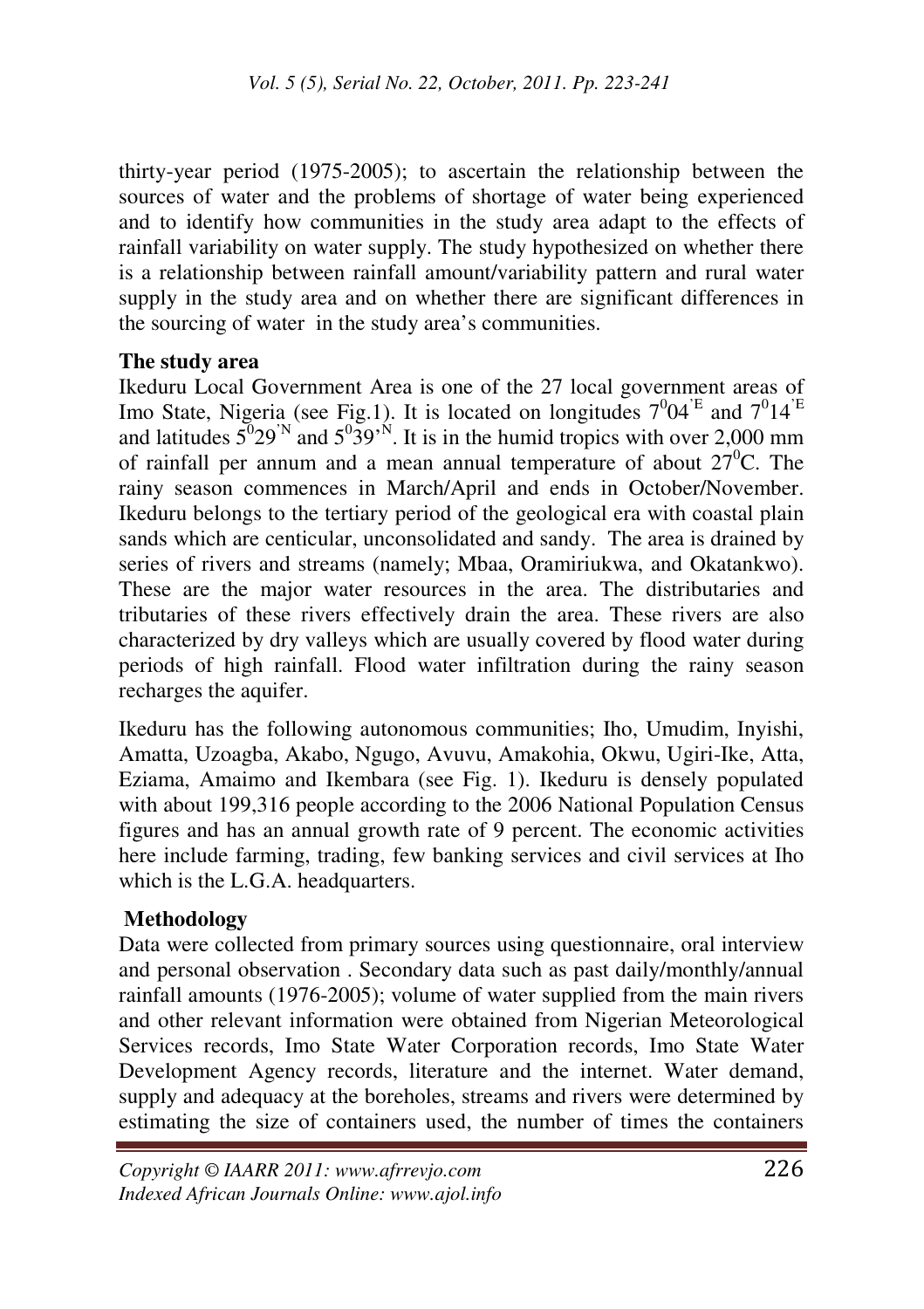were used in the observation period and the number they really would have wanted to use.

Presently the study area comprises of 24 autonomous communities and these communities were divided into 4 groups with 6 communities in each group for easy study. A total of 240 copies of questionnaire were randomly distributed to the sampled population of the sampled communities. Officials at the local government headquarters were also served with some copies of the questionnaire. The entire 240 copies of questionnaire distributed were completely returned by the respondents. Oral interview was conducted for the aged who have historical insights on the subject matter but who cannot read or write. The data obtained were presented in tables of frequencies and percentages. To analyze the data, the regression analysis and the analysis of variance (ANOVA) test were employed. They were used to test the two hypotheses at 0.05 significance level.

# **Results and discussion**

In the study area, the beginning of the rainy season in March/April is usually characterized by intense outbursts of rain which last for a short duration depositing about 20mm to 50mm of rain. The annual rainfall statistics collected from Nigeria Meteorological Services (NIMET) Owerri, which is our reference station for the study area, showed that rainfall has not been consistent especially with reference to its volume, both annual and decadal, for the past 30 years from 1976 to 2005. Fig. 3 shows that annually, rainfall shows some level of variability around an annual mean of 2,000mm.

There is also some level of variability with reference to decadal rainfall volume. In this regard, the second decade (1986-1995) is the most rain sufficient decade having decadal volume of 24,537mm. The first decade (1976-1985) had a rainfall volume of 21,180mm. The last decade (1996- 2005) had a decadal volume of 23,127mm which can be said to be an intermediate value between the former two decades. We can say that there is a general downward trend (see Fig. 4); a fact corroborated by Ngongondo (2006) who in his study of rainfall variability and groundwater availability in southern Malawi observed a general decline in rainfall with alternating wet and drier years detected since 1954. He observed that the variation pattern mainly followed the El Nino and southern oscillation and the La Nina episodes. Thus, the problem of access to potable water or outright scarcity of water for an average household especially during the dry season is very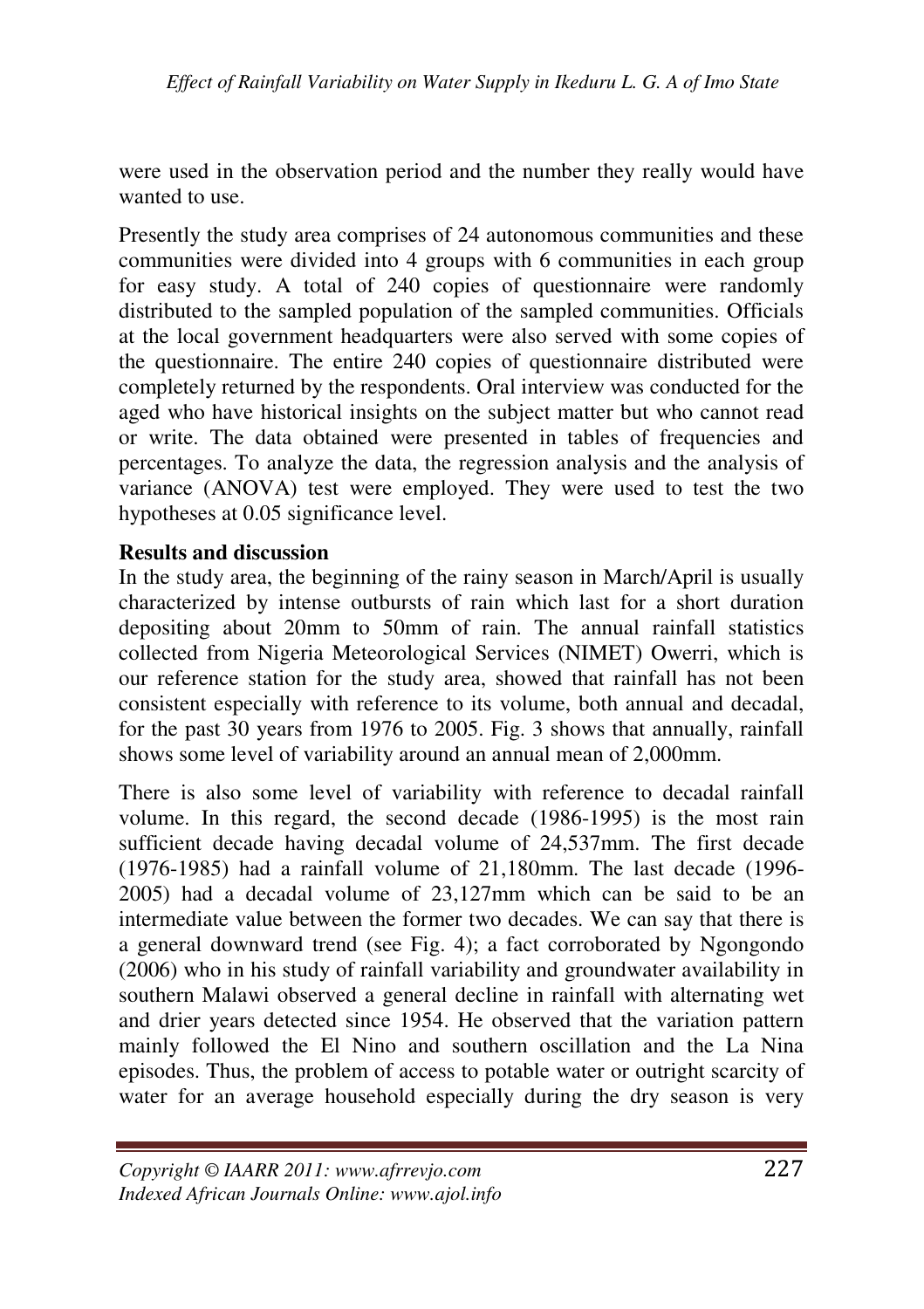enormous. This situation is likely to become even more acute as climatic impacts and escalating water demand combine (IPCC, 2001).

With the onset of rain, large depressions produce ponds which can be used for washing and bathing while aiding groundwater recharge.

Table 1 highlights the frequency and percentage distribution of respondents by their assertions with respect to the various sources of water available in the different communities. Sources of water in Ikeduru L.G.A. are varied; they range from wells to rivers/ streams. Some of the respondents in the study communities claim they are served by one to five boreholes. Others claimed they have between six to ten boreholes serving their village. Community and individual boreholes exist in Ikeduru L.G.A. Some of the community boreholes are hardly functional. From table 1, 10.4 percent of the respondents obtain water through rainfall harvesting. About 24.2 percent said their main source of water is from rivers/streams, while 16.6 percent indicated well as their source of water. Some of the rivers/streams namely Mbaa, Okatankwo, Oramiriukwa and their tributaries in Ikeduru L.G.A. are seasonal, while others are perennial. Boreholes and underground tank sources had 35.8 percent and 6.3 percent respectively, while 6.79 percent of the respondents obtain water from water vendors. From the analysis, borehole and well have the highest score of 35.8 percent and 24.2 percent respectively. It is however important to note that excessive borehole and well water withdrawal may cause water table drawdown. Thus, the determination of aquifer dimensions and sources of recharge are essential to water resource evaluation and planning especially in mitigating the effects of water scarcity. This is in agreement with Abaje (2010) that decline in the annual rainfall yield may lead to the lowering of the water table. This has an implication for digging of wells, construction of boreholes and other groundwater exploitation projects that depend on water from recharged aquifers. For perennial wells, water level is maintained until the rains arrive again in April, while seasonal wells do not last so long.

In the face of water sources identified in Ikeduru , the respondents were asked to estimate in standard buckets of 12 litres each, the quantities of water demanded for use daily. For this research, water demand is the actual amount of water needed by the people for their activities. Results of the conversion are presented in Table 2. The demand per household is almost similar from one group to another. Ikeduru has people with similar water needs and water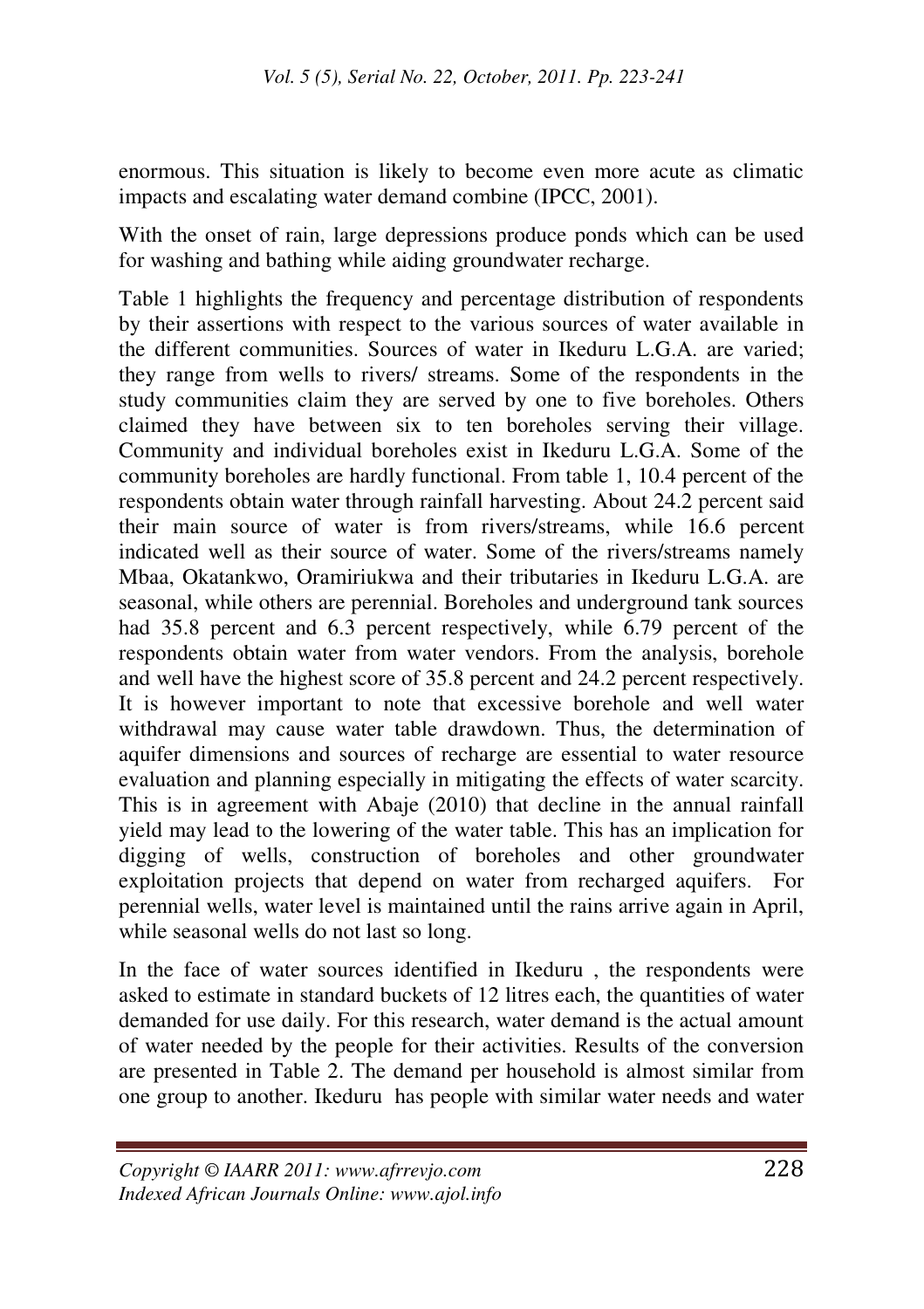supply shortages from the inadequate number of water sources available. This explains why water demand per household is almost similar.

The appreciable socio-economic status of these rural people, their closeness to Owerri urban area, and the presence of some cottage industries is responsible for high water demand of 501 to 700 litres per household per day for 30.4 percent of the respondents and 701 and above for 13.3 percent of the respondents (see Table 2).

Several researches have revealed that in rural areas of LDCs (Least Developed Countries) the demand for water can hardly be met (Ayoade, 1984; Chima, 1989; Uzoma 1997). This is mainly as a result of the absence of rains during the dry season. According to European Commission (1998), the fulfilment of humankind's basic need for a supply of safe-drinking water remains an important part of today's challenge. Entries in Table 3 show the frequency and percentage distribution of respondent's perception of level of water adequacy among water users in the study area.

From Table 3, 47 percent of the respondents were of the view that water supply is inadequate especially from rainfall and stream flow in the study area. About 13.3 percent of the respondents claimed that water supply is highly adequate from boreholes, while 22.1 percent of the respondents were of the opinion that water supply is fairly adequate. Finally, 17.5 percent of the respondents said water supply is moderately adequate. The nature of water inadequacy varies across the year. The end of the dry season is the most precarious period because none of the available sources is dependable. From the analysis, it was only water supply from boreholes that was considered to be highly adequate. Boreholes and wells are recharged during the rainy season and the possible sources include direct infiltration of rainwater, regional groundwater rise and floodwater infiltration through stream channel seepage. Floodwater infiltration during the rainy season recharges the aquifer such that water table, despite fluctuations, is easy to access throughout the long dry season, providing a reliable source of groundwater (Tarhule and Woo, 1997). One promising strategy may be to develop water abstraction technologies that allow continued use of the aquifers during the transition period or, even throughout the dry season.

Data collected from Imo State Water Corporation was recorded annually in cubic metre  $(m<sup>3</sup>)$  and converted to tonnes (tons) for easy manipulation and computing. The water supply availability data gotten spans from 1995 to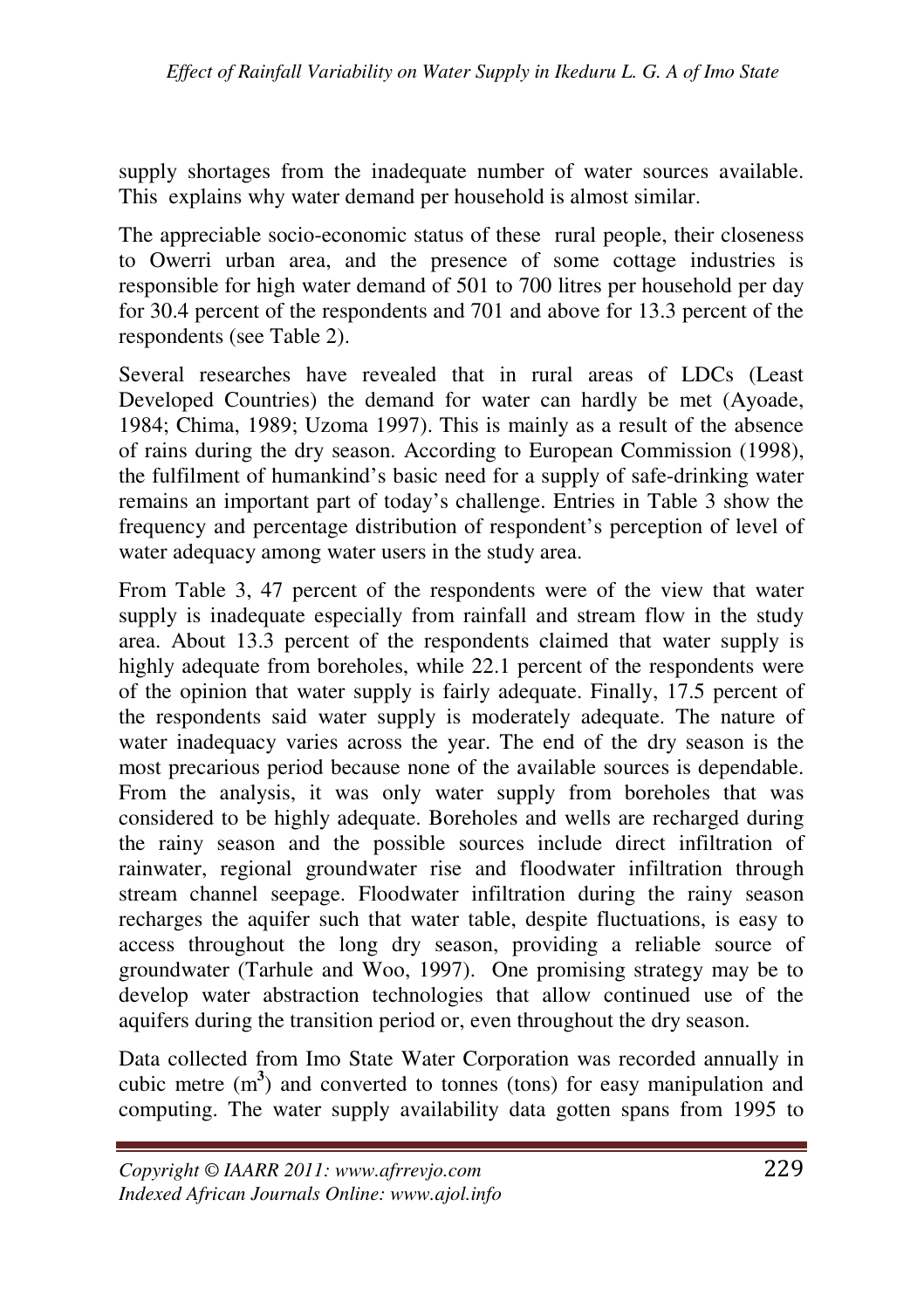2005 and is seen in Table 4. The data shows that water supplied has not been consistent both in quantity and availability for the periods between 1995 and 2005. Refer to table 4. Some of the respondents are of the opinion that water is presently scarce when compared with past rainfall volume, while some others claim that water is presently more available when compared with past rainfall volume.

Table 5 is used to test for the hypothesis which states that;

Ho: There is no relationship between rural water supply and rainfall amount/variability pattern in the study area.

 $H_1$ : There is a relationship between rural water supply and rainfall amount/variability pattern in the study area.

To get other variables, Table 5 is expanded into Table 5.1 below: Table 5.1 is derived from Table 5 and it is used to test the first hypothesis.

This relationship is tested using Regression Analysis.

Tc – calculated value is 4.8060

T – critical value is 1.833

Significance level of 0.05.

The result shows that the calculated value (4.8060) is greater than the critical value (1.833). We reject the null hypothesis and accept the alternative that there is a relationship between rural water supply in the study area and rainfall (see Fig. 5 and Fig. 6). This result agrees with Eldredge et al. (1988) that investigated the changing patterns of rainfall for western Sudan using annual and monthly series. Their result showed that a relatively dry condition has persisted in the region since 1966 due mainly to a decline in rainfall during July, August and September of that year This applies to our study area. The statistical test result is confirming that water availability and supply is vulnerable to climate change and rainfall variability.

Testing of the second hypothesis:

Ho: There is no significant difference in the sources of water supply available to the communities in Ikeduru. (the study area).

 $H<sub>1</sub>$ : There is significant difference in the sources of water supply available to the communities in Ikeduru. (the study area).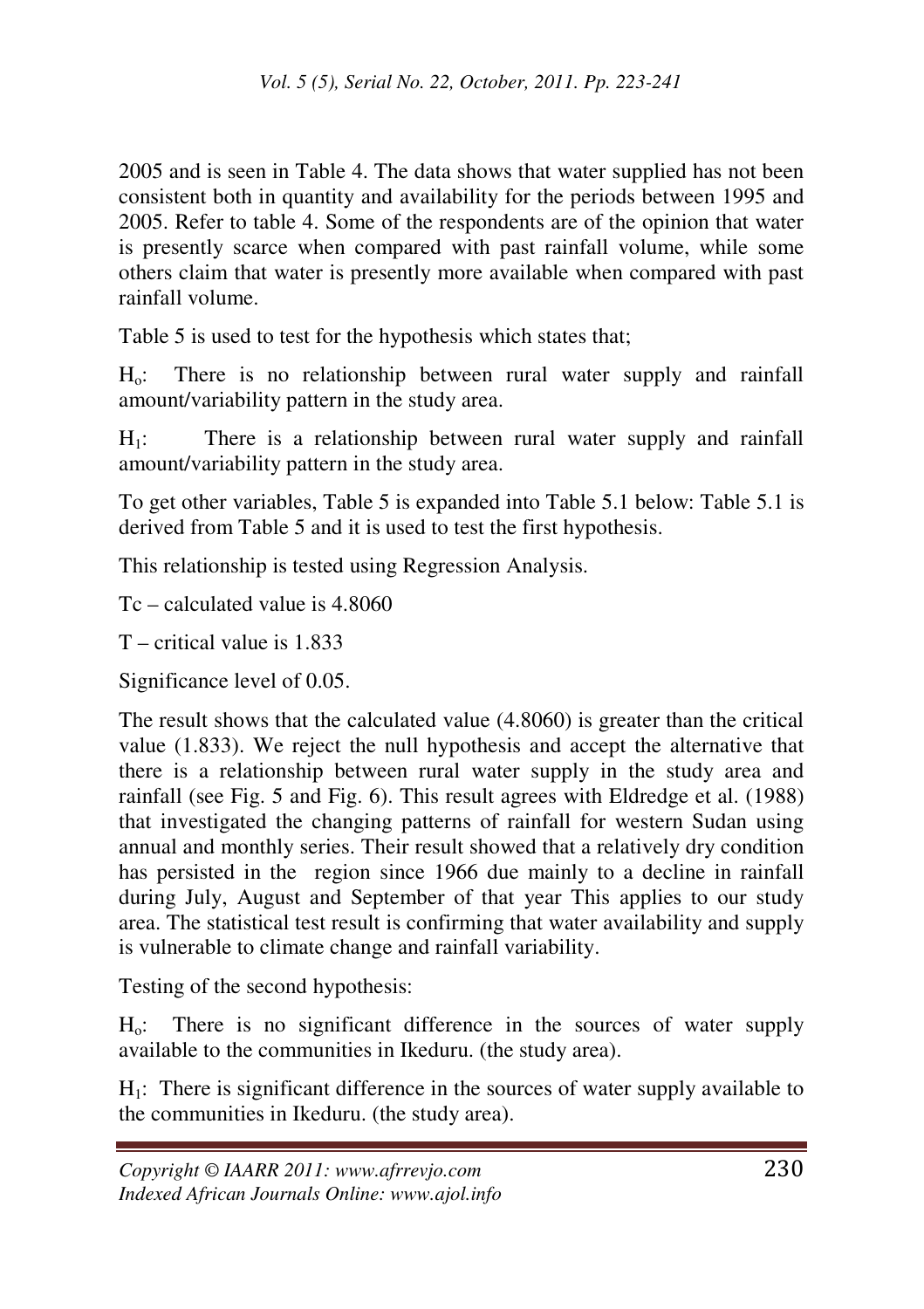Analysis of variance (ANOVA) was applied to see if there is a significant difference in available sources of water among communities . Table 6 depicts the ANOVA table on the summary of the six groups employed in examining the significance of the difference in the water supply sources of the study area.

Calculation for the F-ratio is obtained by dividing the between group mean sum of squares by the within group mean sum of squares. Thus, we have

 $193.3/16.7 = 11.5748$ 

 $= 11.57$ 

Computation of F-critical value:

The F- critical value = F5,  $18-(1-0.05) = F5$ ,  $18-0.95 = 2.77$ 

Since the F- ratio  $(11.57)$  is greater than the critical value of F  $(2.77)$ , we reject our null hypothesis, and accept the alternative, thus affirming that there is a significant difference in the sources of water supply available for the communities of the study area. The population of Ikeduru depends on many water supply sources which are both natural and improvised.

However from this study, changes in water supply due to rainfall variability point to the need for new adaptation strategies.

# **Conclusion and recommendation**

This paper addressed the effect of rainfall variability on water supply in Ikeduru , Imo State. The study revealed that water sources such as rivers, wells and boreholes have been adversely affected with regard to their discharge and flow capacities as a result of rainfall variability. The study revealed that there is a general decline in trend of rainfall in volume and occurrence. It also established that there is a significant relationship between rural water supply and rainfall pattern in the study area, as well as a significant difference in the sourcing of water supply available to the communities in the study area. The coping strategies identified are merely survival strategies which may not meet the required standard for optimal use of water, but continuously lead to poor sanitary conditions. The situation is expected to worsen in the future in the face of unreliable fluctuations in weather conditions.

Due to the total dependence on the immediate environment for water supply, the study recommends that laws protecting water resources be enforced;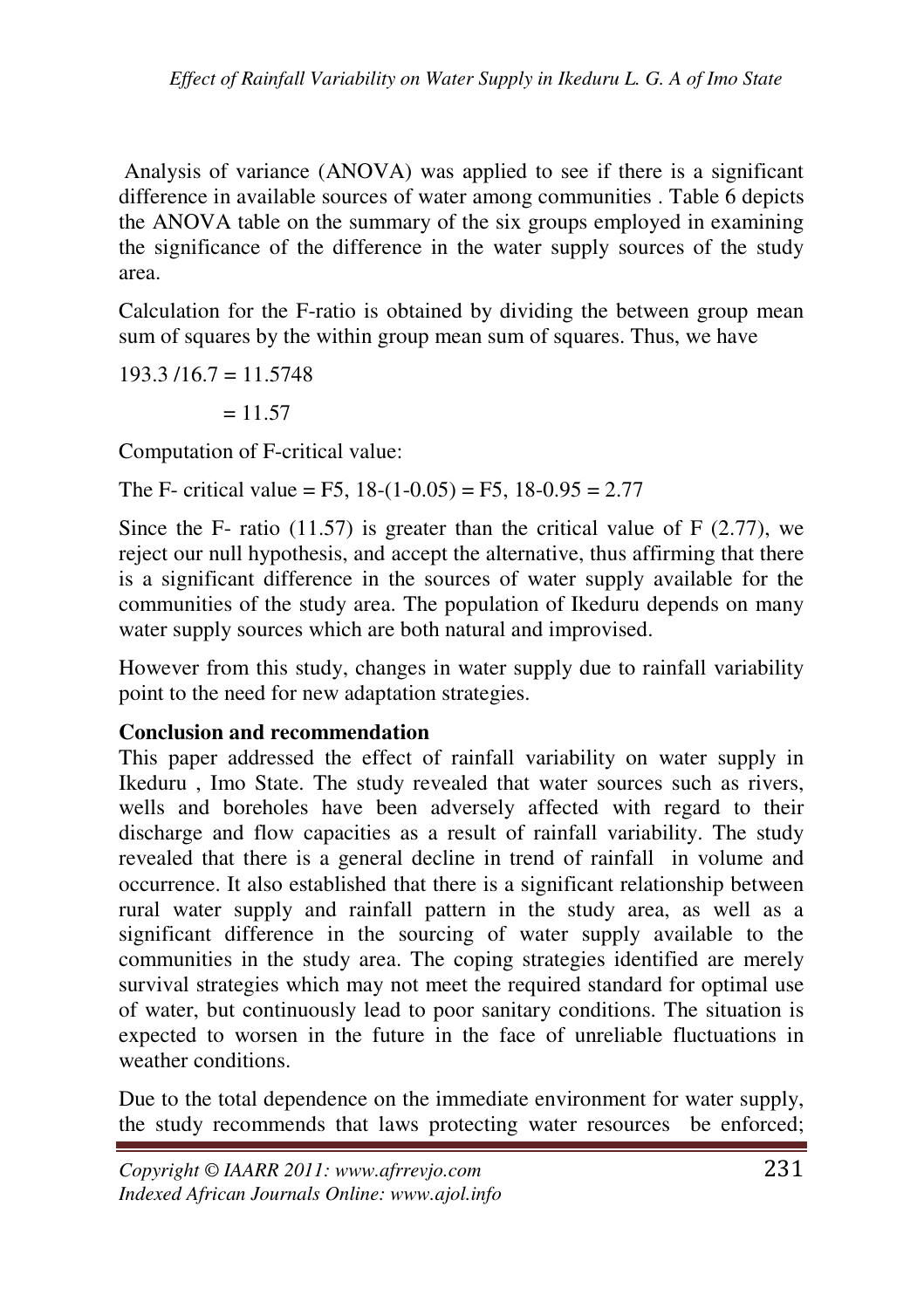greater efficiency in water use should be promoted and that research efforts should be intensified in the area of water supply and management. Also, government should partner with the people to protect and maintain existing watersheds and intensify efforts in providing potable water for the people. An improvement in rain-harvesting techniques, construction of rain catchments back-up tanks and modification of existing rain picking troughs by the use of closed conduits instead, is necessary. Finally, government policies and infrastructural development in the area should be based on recent rainfall trends and efforts should be made by the people, non-governmental agencies and government to check the effects of global warming and climate change on rural water supply. One option may be to encourage the development of groundwater sources through water abstraction technologies that permit continued use of the aquifers even to the end of dry season and the building of reservoirs. The people of Ikeduru L.G.A. can collaborate with government and NGOs to execute water projects using locally available resources; this will in fact enable them to cope with new changes and to also imbibe the development of new technologies.

#### **Acknowledgement**

*The authors are greatly indebted to Ukanacho, U.P. for much of the basic information upon which this work is based.* 

#### **References**

- Abaje, I.B. (2010) Recent trends in the rainfall supply and its implication for infrastructural development. Paper presented at the  $51<sup>st</sup>$  Annual Conference of the Association of Nigeria Geographers held at the Kogi State University Ayingba 7 – 11 March. Nigeria.
- Akpabio, E.M. (2006) 'Notions of environment and environmental management in Akwa Ibom State, south-eastern Nigeria', *Environmentalist.* Vol. 26, pp.227-236.
- Anyadike, R.N.C. (1993) 'Seasonal and annual rainfall variations over Nigeria'. *International Journal of Climatolology*. Vol. 13, pp. 567-580.
- Ayoade, J.O. (1984) Forcasting and managing demand for water in Nigeria. Paper presented at the  $27<sup>th</sup>$  Annual Conference of the Nigerian Geographical Association held at the University of Nigeria, Nsukka.
- Boko, M.; Niang, I.; Nyong, A.; Vogel, C.; Githeko, A.; Medany, M.;Osman-Elasha, B.; Tabo,R. and Yanda, P. (2007) Climate change 2007- Impacts, adaptation and vulnerability. Africa. Contribution of Working Group II to the Fourth Assessment Report of the Intergovernmental Panel on Climate Change,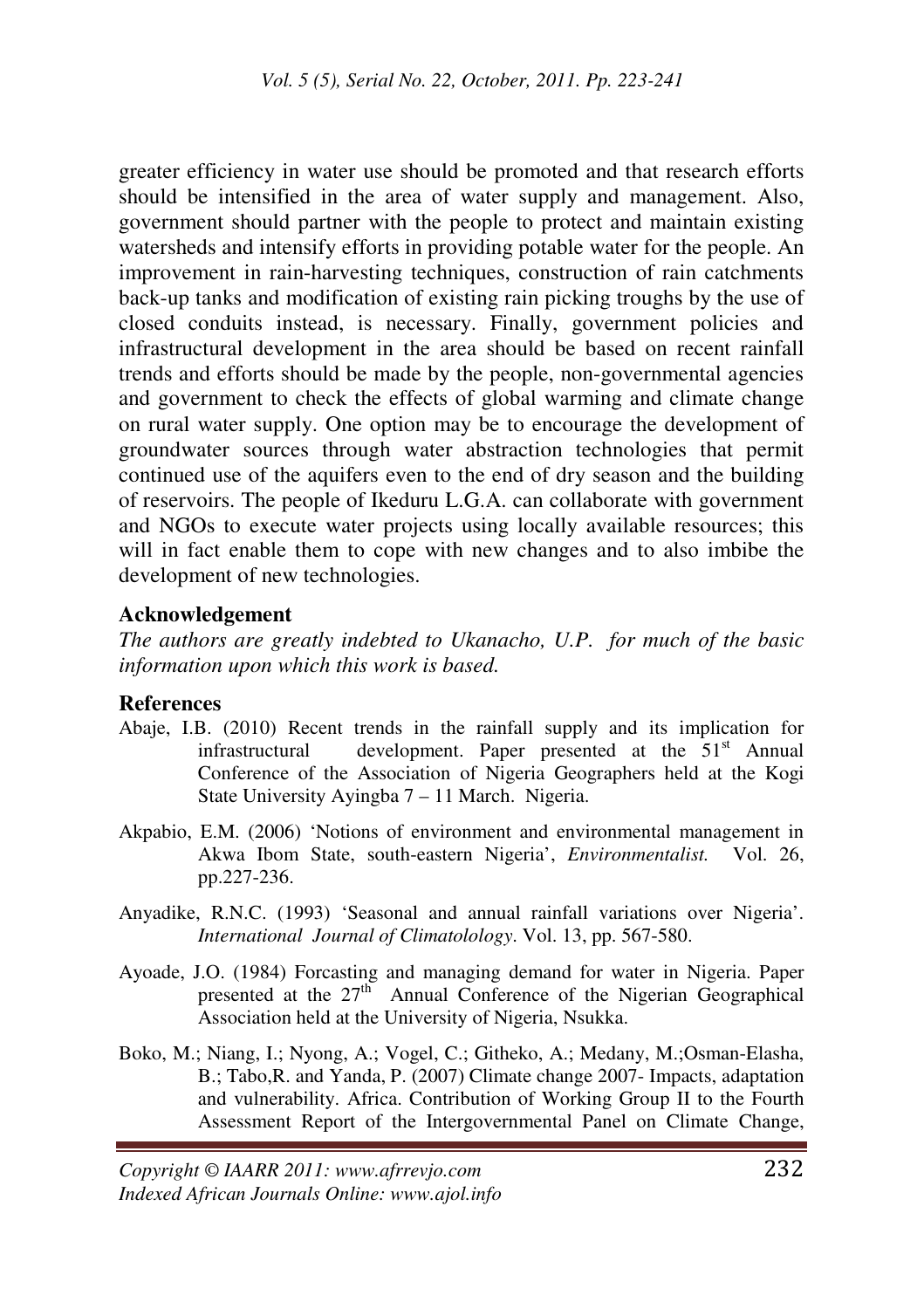Parry, M.L.,.Canziani, O.F ., Palutikof, J.P., van der Linden, P.J. and Hanson, C.E. ( eds) Cambridge University Press, Cambridge United Kingdom.

- Chaponniere, A. and Smokhtin, V. (2006) A review of climate change scenarios and preliminary rainfall trend analysis in the Oum Er Rb9 Basin, Mococco. International Water Management Institute. Working Paper 10. Drought Series Paper 8. http://www.iwm,cgiar.org/publications/working/papers/working/WOR110.p df.
- Chima, G.N. (1989) *Rural water supply in Isiala Ngwa Local Government Area of Imo State.* Unpublished M.Sc Project, Department of Geography, University of Nigeria, Nsukka.
- Chindo, A. and Nyelong, P.N. (2005) 'Lake Chad: From mega lake to mini lake', *Arid Wetland Bulletin.* Vol. 6, pp. 24-27.
- Eldredge, E.; Ktialii, S.E.; Nrcholds N.; Abdalla, A.A. and Rydjeski D. (1988) 'Changing rainfall pattern in Western Sudan', *Journal of Climatology*. Vol. 8, pp. 45-53.
- European Commission (EC) ,(1998) Guidelines for water resources development cooperation. Towards sustainable water resources management: A strategic approach. United Kingdom.
- Glantz, M.H. (1987) 'Drought and economic development in sub-Saharan Africa'. In Glantz, M.H.(ed) *Drought and Hunger in Africa: Denying Famine a Future*. Cambridge University Press, Cambridge, United Kingdom.
- Intergovernmental Panel on Climate Change (IPCC), (2001) Third assessment report, 2001.
- Intergovernmental Panel on Climate Change (IPCC) (2007) Climate Change 2007: Synthesis report. Summary for policy makers. http://www.ipccwg1\_ucar.edu/wg1/wg1-report . htm.
- Ngongondo, C.S. (2006) 'An analysis of long-term rainfall variability, trends and groundwater availability in the Mulunguzi river catchment area, Zomba mountain, Southern Malawi', *Quaternary International*. Vol. 148, No. 1, pp. 45-50.
- Nkomo, J.C.; Nyong, A.O. and Kulindwa, K. (2006) The impact of climate change in Africa. Final Draft submitted to The Stern Review on the Economics of Climate Change.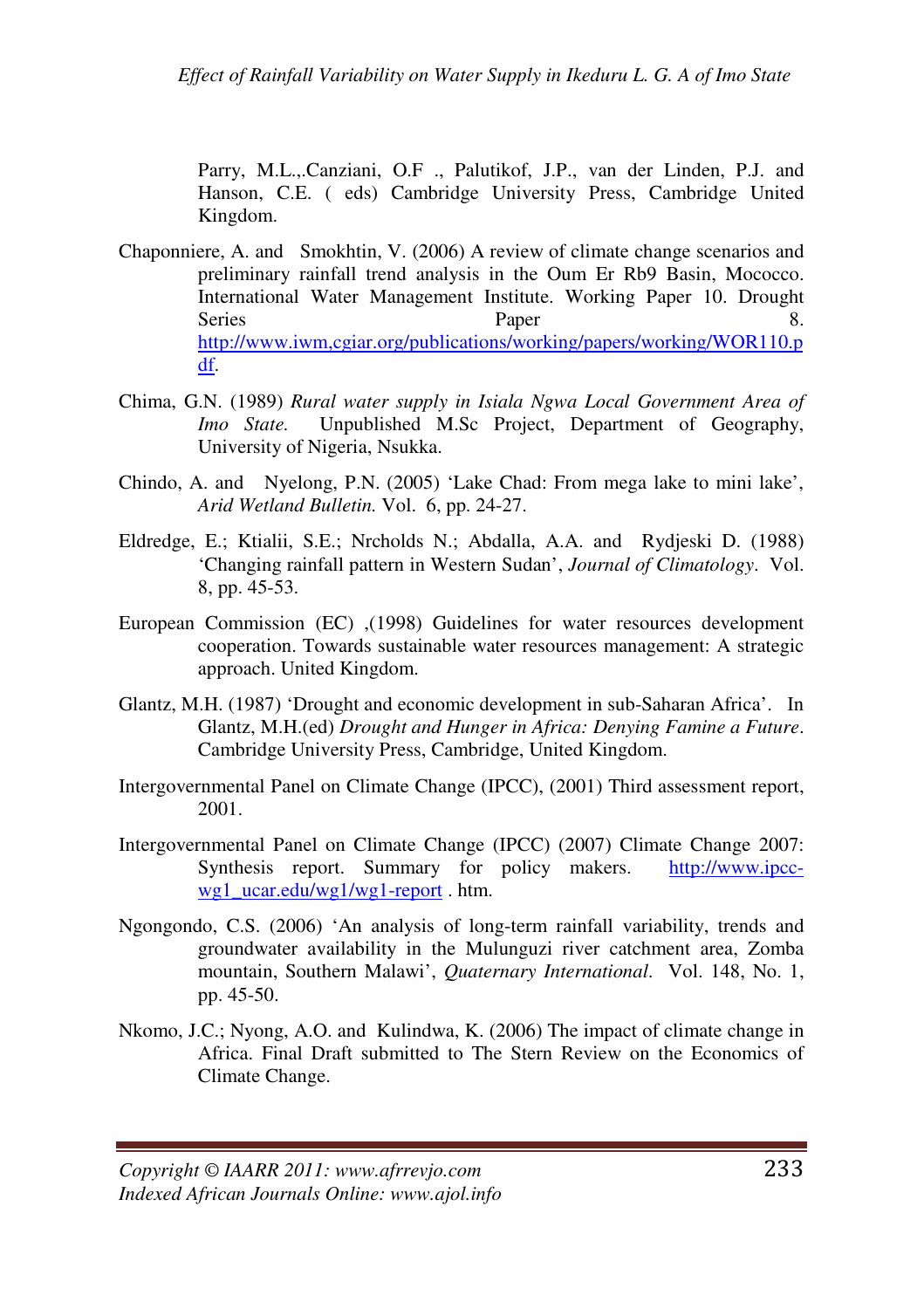- Nnaji, A.O., (2001). 'Forecasting seasonal rainfall for agricultural decision making in Northern Nigeria', *International Journal of Agriculture and Forest Meteorology*. Vol. 107, No. 3, pp. 193-205.
- Nnodu, V.C. (2008) Assessment of the role of water and sanitation as indicators of rural poverty in Nkanu East L.G.A. of Enugu State. In Igbozurike, U.M. , Awuzie, U.A. and Onyenechere, E.C. (eds) *Rural Poverty in Nigeria*. Cape Publishers, Abuja.
- Odjugo, P.A.O. (2005) 'An analysis of rainfall pattern in Nigeria', *Global Journal of Environmental Sciences*. Vol. 4, No. 2, pp. 139-145.
- Odjugo, P.A.O. (2007) 'The Impact of climate change on water resources; global and regional analysis', *Indonesian Journal of Geography.* Vol. 39, No.1, pp.  $23-41.$
- Odjugo, P.A.O. (2009) 'Quantifying the cost of climate change impact in Nigeria: Emphasis on wind and rainstorm', *Journal of Human Ecology.* Vol. 28, No. 2, pp. 93-101.
- Odjugo, P.A.O. (2010) 'Regional evidence of climate change in Nigeria', *Journal of Geography and Regional Planning.* Vol. 3 , No. 6, pp. 142-150.
- Tarhule, A.A. (1997) *Droughts, rainfall and rural water supply in Northern Nigeria.*  Unpublished Ph.D Dissertation, Mc Master University, Ontario, Canada.
- Tarhule, A . and Woo, M. K. (1997) 'Characteristics and use of shallow wells in a stream fadama: A case study in Northern Nigeria', *Applied Geography.* Vol. 17, pp. 29-42.
- Ulor , C.O. (2006) *An assessment of shifts in significant rainfall months in Owerri.*  Unpublished B.Sc Project, Department of Geography and Environment, Imo State University, Owerri, Nigeria.
- Uzoma, E.C. (1996) *Rural Water Supplies in Enugu State: A comparative analysis.*  Unpublished M.Sc Project, Department of Geography, University of Nigeria, Nsukka.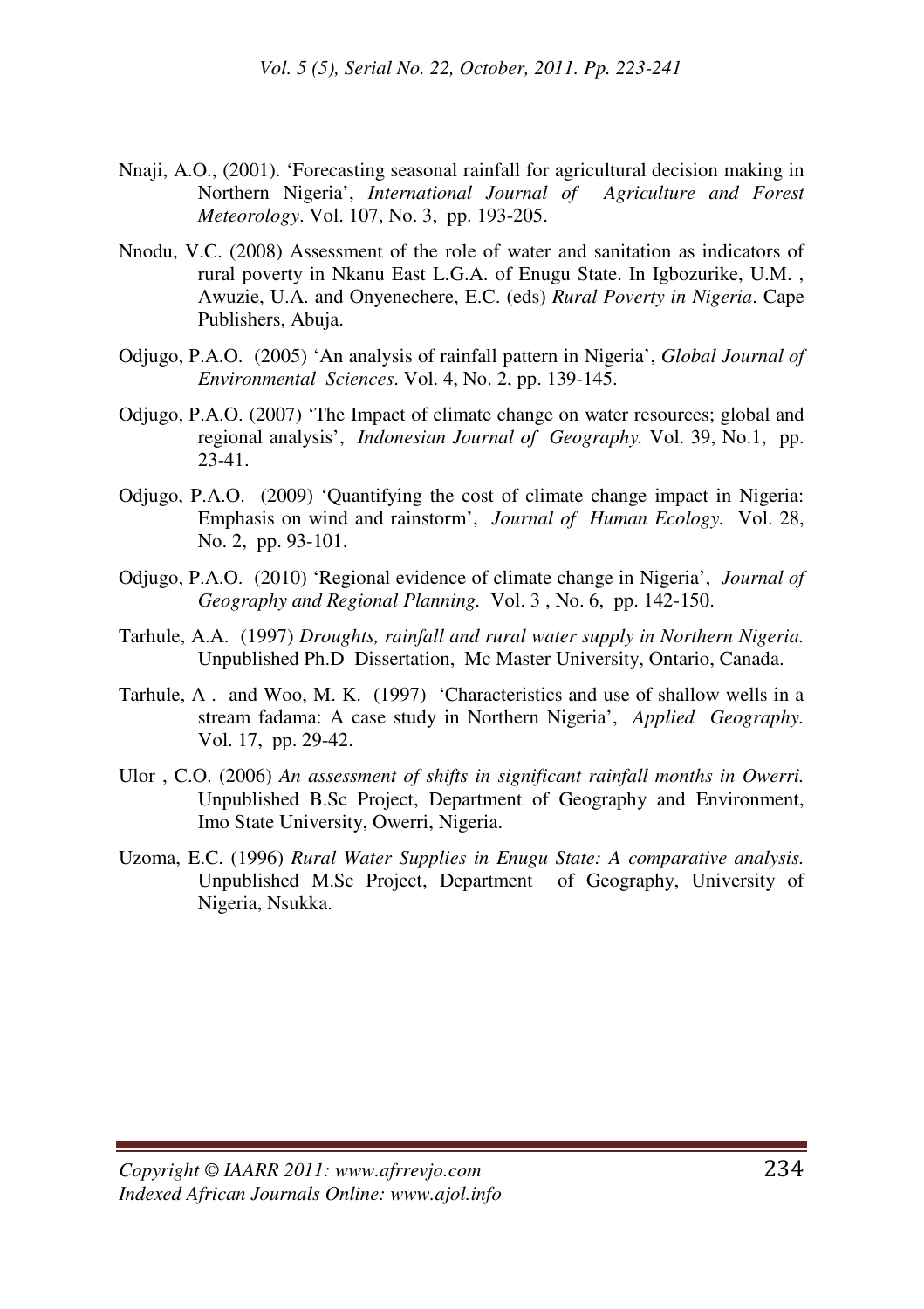| Resources of<br>water       | Group 1 | Group 2 | Group 3 | Group 4        | Group<br>total | $\%$      |
|-----------------------------|---------|---------|---------|----------------|----------------|-----------|
| Rainfall<br>harvesting      |         |         |         |                | 5              | 0.4       |
| Stream/Rivers               | 3       |         |         | $\overline{c}$ | 0              | 6.6       |
| Wells                       |         |         |         | ٩              | 8              | 4.2       |
| <b>Boreholes</b>            | 5       | 8       | 5       | 8              | 6              | 5.8       |
| Underground<br>storage tank |         |         |         |                | 5              | $\cdot$ 3 |
| Water vendor                |         |         |         |                | 6              | .7        |
| <b>Sum Total</b>            |         |         |         |                | 40             | 15.0      |

**Table 1: Sources of Water Available in Ikeduru L.G.A.** 

*Source: Field survey, 2010.* 

**Table 2: Quantity of Water Respondents Demand per Household per Day** 

| Water<br>quantities<br>demanded<br>(litres) | Group | Group 2 | Group 3 | Group 4 | Group<br>No.<br><b>Total</b> | $\%$  |
|---------------------------------------------|-------|---------|---------|---------|------------------------------|-------|
| 300-500                                     | 25    | 39      | 36      | 35      | 135                          | 56.3  |
| 501-700                                     | 9     | 27      | 20      | 17      | 73                           | 30.4  |
| 701 and Above                               | 9     | 11      | 6       | 6       | 32                           | 13.3  |
| Sum Total                                   |       |         |         |         | 240                          | 100.0 |

*Source: Field survey, 2010.* 

**Table 3: Water Adequacy Level of the Respondents** 

| Level of Water<br><b>Adequacy</b>            | Group | Group<br>2 | Grou<br>p <sub>3</sub> | Group<br>$\boldsymbol{4}$ | Group<br>No.<br><b>Total</b> | $\%$  |
|----------------------------------------------|-------|------------|------------------------|---------------------------|------------------------------|-------|
| Highly adequate                              |       | 8          | 10                     |                           | 32                           | 13.3  |
| Moderately<br>adequate                       | 9     | 6          | 15                     | 12                        | 42                           | 17.5  |
| Fairly adequate                              | 18    | 15         | 9                      | 11                        | 53                           | 22.1  |
| Inadequate                                   | 29    | 33         | 30                     | 21                        | 113                          | 47.1  |
| Sum Total                                    |       |            |                        |                           | 240                          | 100.0 |
| $C_{21}$ $D_{12}$ $D_{23}$ $D_{33}$ $D_{41}$ |       |            |                        |                           |                              |       |

*Source: Field survey, 2010.* 

*Copyright © IAARR 2011: www.afrrevjo.com* 235 *Indexed African Journals Online: www.ajol.info*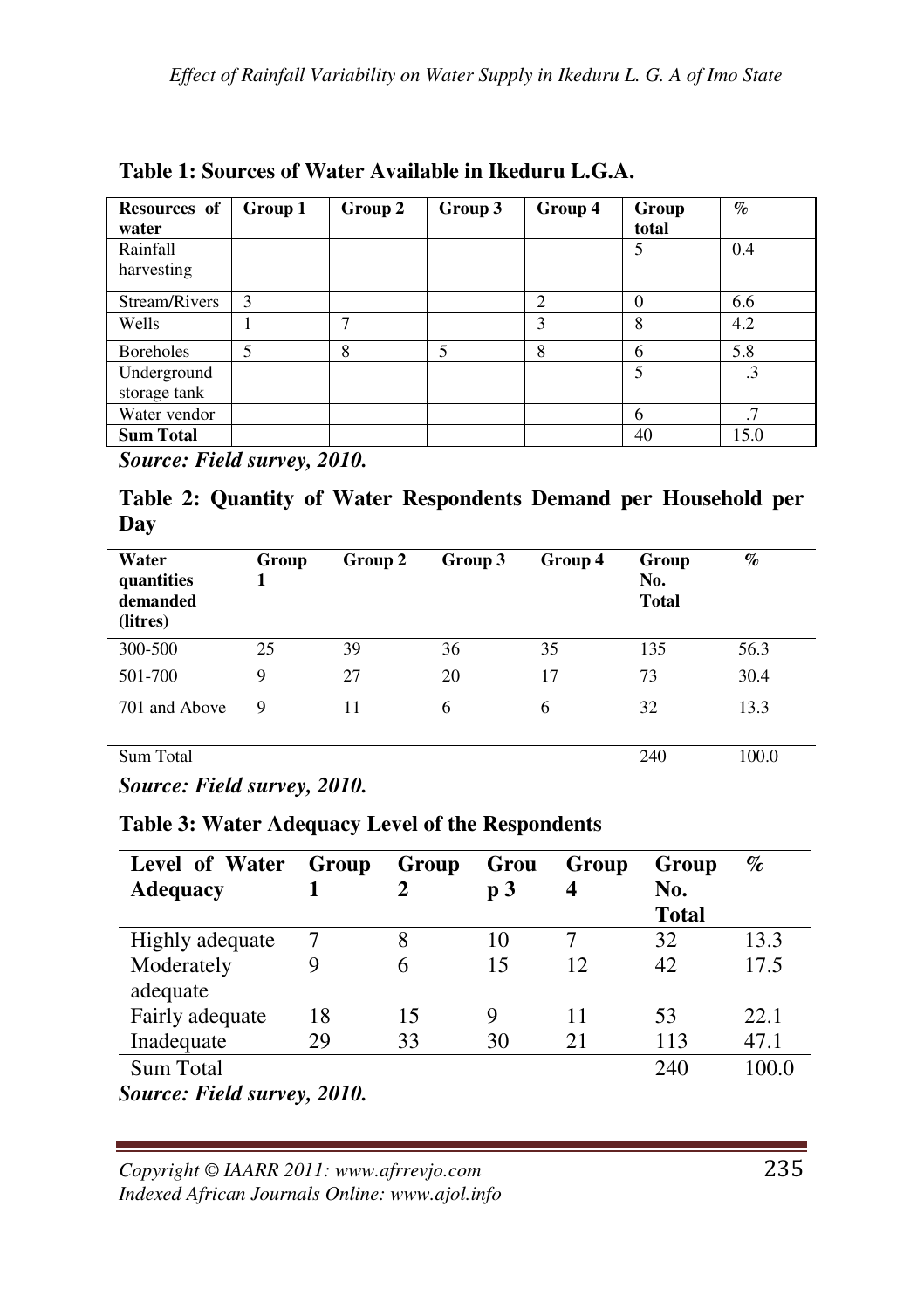| S/N | Year | <b>Hours</b>                               | Water Supplied $(M^3)$ |
|-----|------|--------------------------------------------|------------------------|
| 1.  | 1995 | 181754.0                                   | 15994390               |
| 2.  | 1996 | 14111.5                                    | 12418140               |
| 3.  | 1997 | 17503.0                                    | 15402640               |
| 4.  | 1998 | 15115.2                                    | 133010400              |
| 5.  | 1999 | 17142.3                                    | 15085243               |
| 6.  | 2000 | 17034.0                                    | 10351500               |
| 7.  | 2001 | 16981.0                                    | 14943280               |
| 8.  | 2002 | 16693.5                                    | 14690280               |
| 9.  | 2003 | 19638.5                                    | 17281880               |
| 10. | 2004 | 15993.0                                    | 14073840               |
| 11. | 2005 | 18736.3                                    | 16487987               |
|     |      | <i>Source: Imo State Water Corporation</i> |                        |

**Table 4: Water Supply Data in Cubic Meters for the Period of 1995-2005** 

**Table 5: Annual Rainfall (cm) against Annual Water Supply/Availability (tons) for The Period of 1995-2005** 

| Rainfall $(x)$ in $(cm)$ | Water Supply / Availability (y) in<br>(tonnes) |
|--------------------------|------------------------------------------------|
| 2622                     | 15994                                          |
| 2672                     | 12418                                          |
| 2890                     | 15403                                          |
| 1642                     | 13301                                          |
| 2515                     | 15085                                          |
| 2337                     | 10352                                          |
| 2304                     | 14943                                          |
| 2083                     | 14690                                          |
| 2370                     | 17282                                          |
| 1768                     | 14074                                          |
| 2546                     | 16488                                          |

#### **Table 5.1: Regression Table**

| X               | Y          | $\mathbf{X}^2$        | $\mathbf{Y}^2$       | хy                     |
|-----------------|------------|-----------------------|----------------------|------------------------|
| 2622            | 15994      | 6874884               | 255808036            | 41936268               |
| 2672            | 12418      | 7139584               | 154206724            | 33180896               |
| 2890            | 15403      | 8352100               | 237252409            | 44514670               |
| 1642            | 13301      | 2696164               | 176916601            | 21840242               |
| 2515            | 15085      | 6325225               | 227557225            | 37938775               |
| 2337            | 10352      | 5461569               | 107163904            | 24192624               |
| 2304            | 14943      | 5308416               | 223293249            | 33845760               |
| 2083            | 14690      | 4338889               | 215796100            | 30599270               |
| 2370            | 17282      | 5616900               | 298667524            | 40958340               |
| 1768            | 14074      | 3125824               | 198077476            | 24882832               |
| 2546            | 16488      | 6482116               | 271854144            | 41978448               |
| $\Sigma$ x=2574 | $Y = 1600$ | $\Sigma x^2 61721671$ | $\sum y^2 = 2366593$ | $\Sigma$ xy= 376451037 |
| 9               | 30         |                       | 392                  |                        |

*Copyright © IAARR 2011: www.afrrevjo.com* 236 *Indexed African Journals Online: www.ajol.info*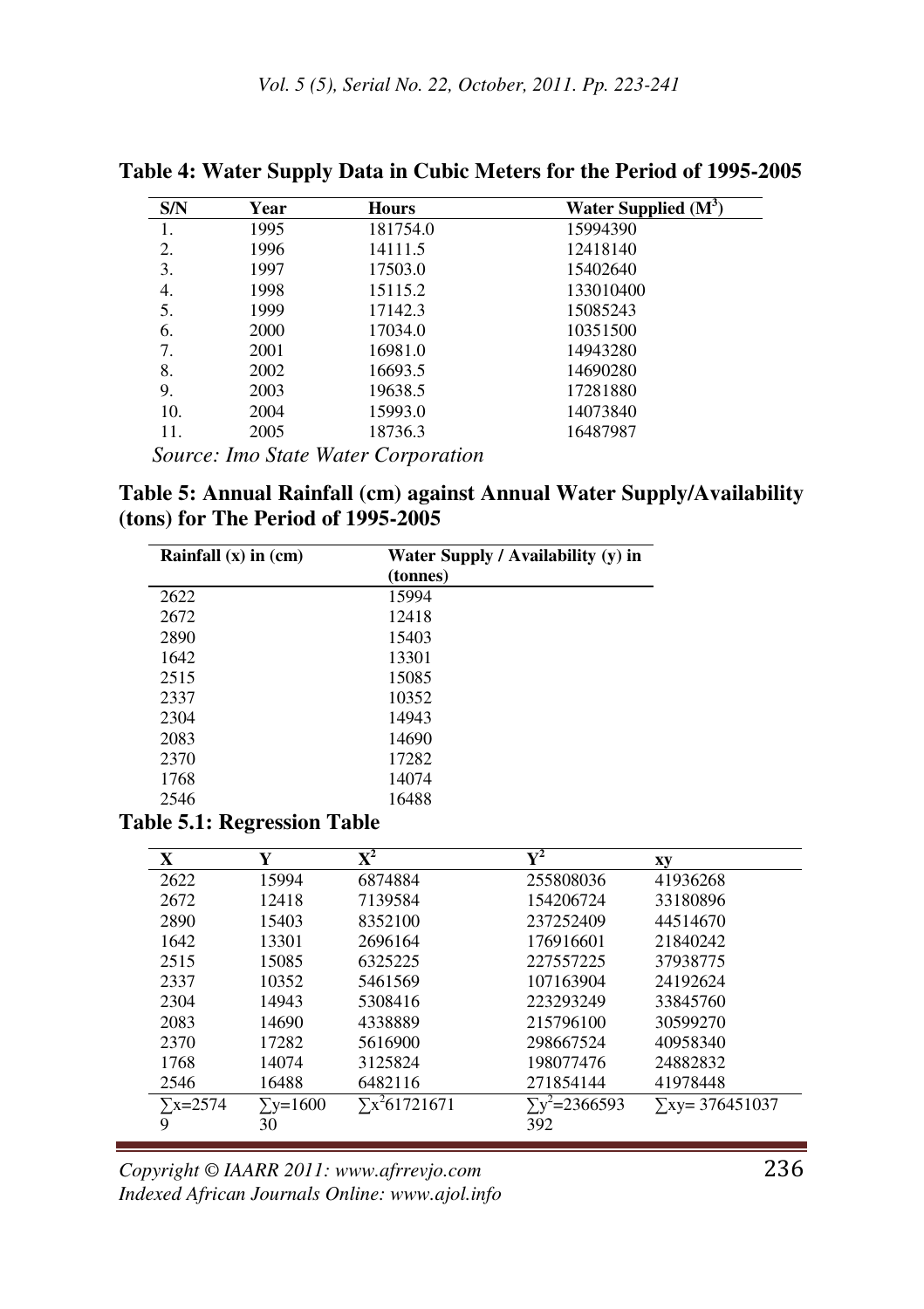| Table 6: Analysis of Variance of the Sources of Water Supply in Ikeduru |  |
|-------------------------------------------------------------------------|--|
| L.G.A.                                                                  |  |

| <b>Source</b><br>of<br>Variation | Degree of<br>Freedom | <b>Sum</b><br>оf<br><b>Squares</b> | Mean<br><b>Squares</b> |
|----------------------------------|----------------------|------------------------------------|------------------------|
| Between groups                   | 5                    | 966.6                              | 193.3                  |
| Within groups                    | 18                   | 301.4                              | 16.7                   |
| Total                            | 23                   | 1268                               |                        |



# Fig. 1: Mtate showing Ikeduru L. G. A.

*Copyright © IAARR 2011: www.afrrevjo.com* 237 *Indexed African Journals Online: www.ajol.info*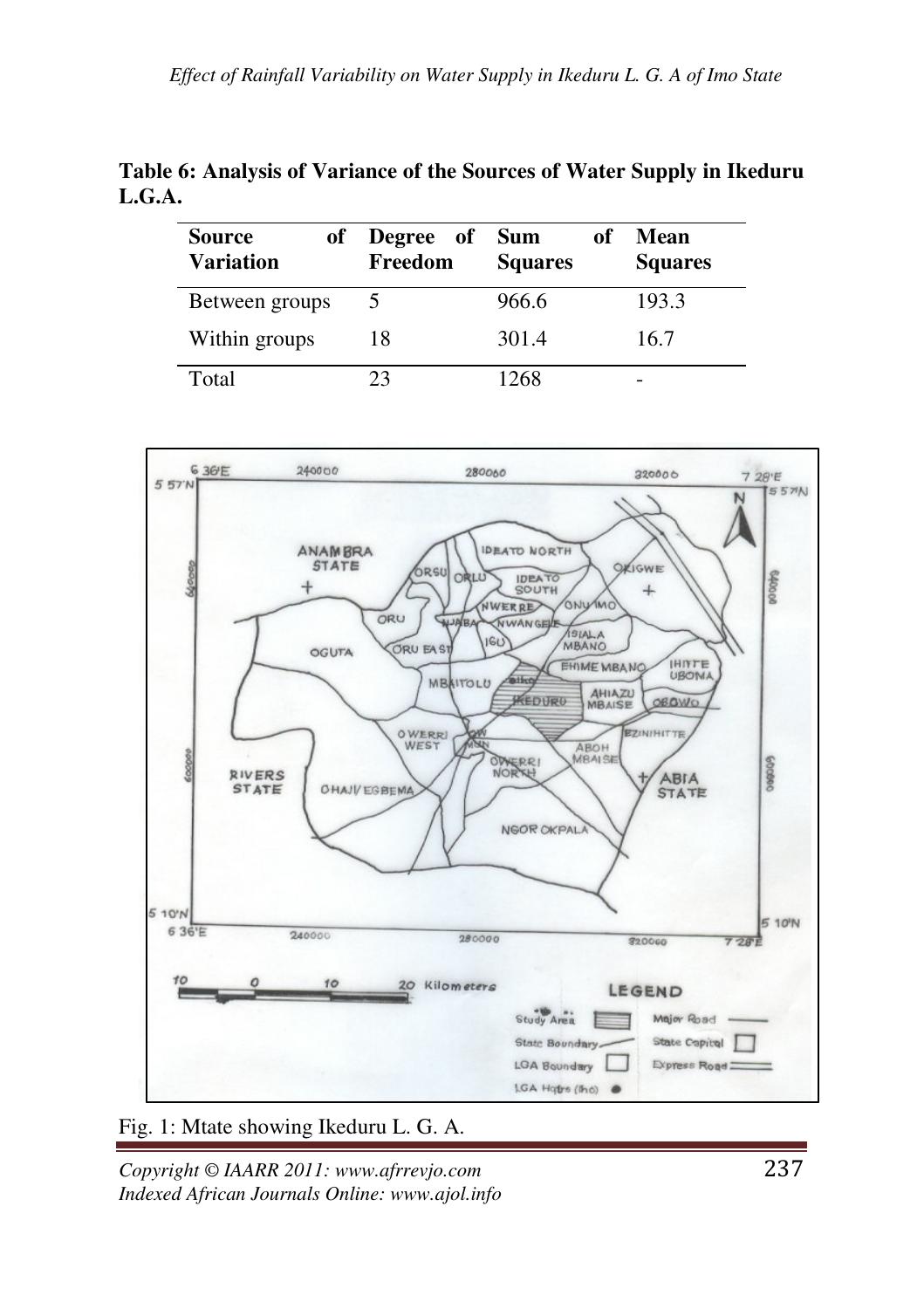

Fig 2: map of Ikeduru L. G. A. showing her communities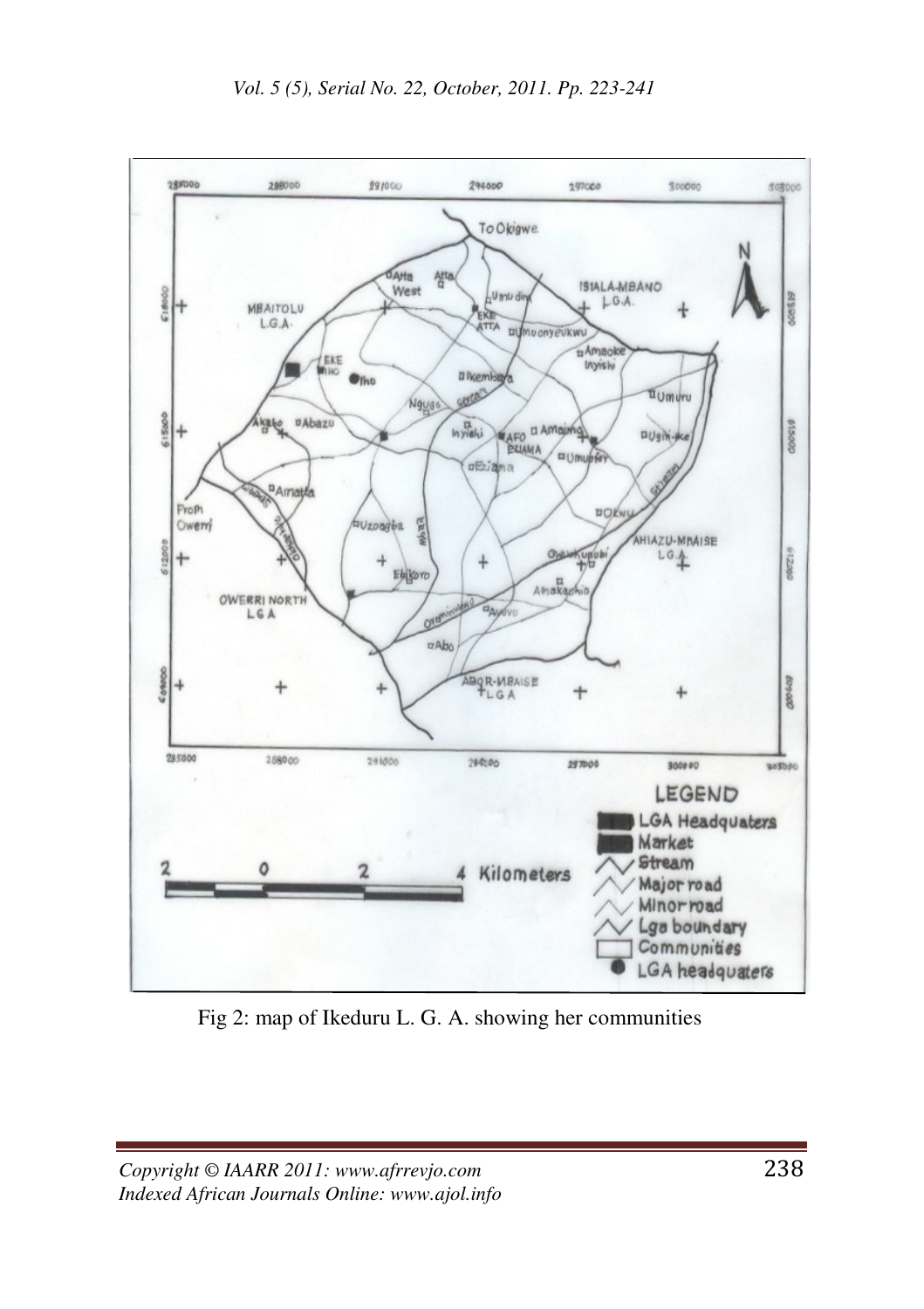

YEARS

Fig 3: Graph showing Annual Rainfall for Owerri (1976-2005)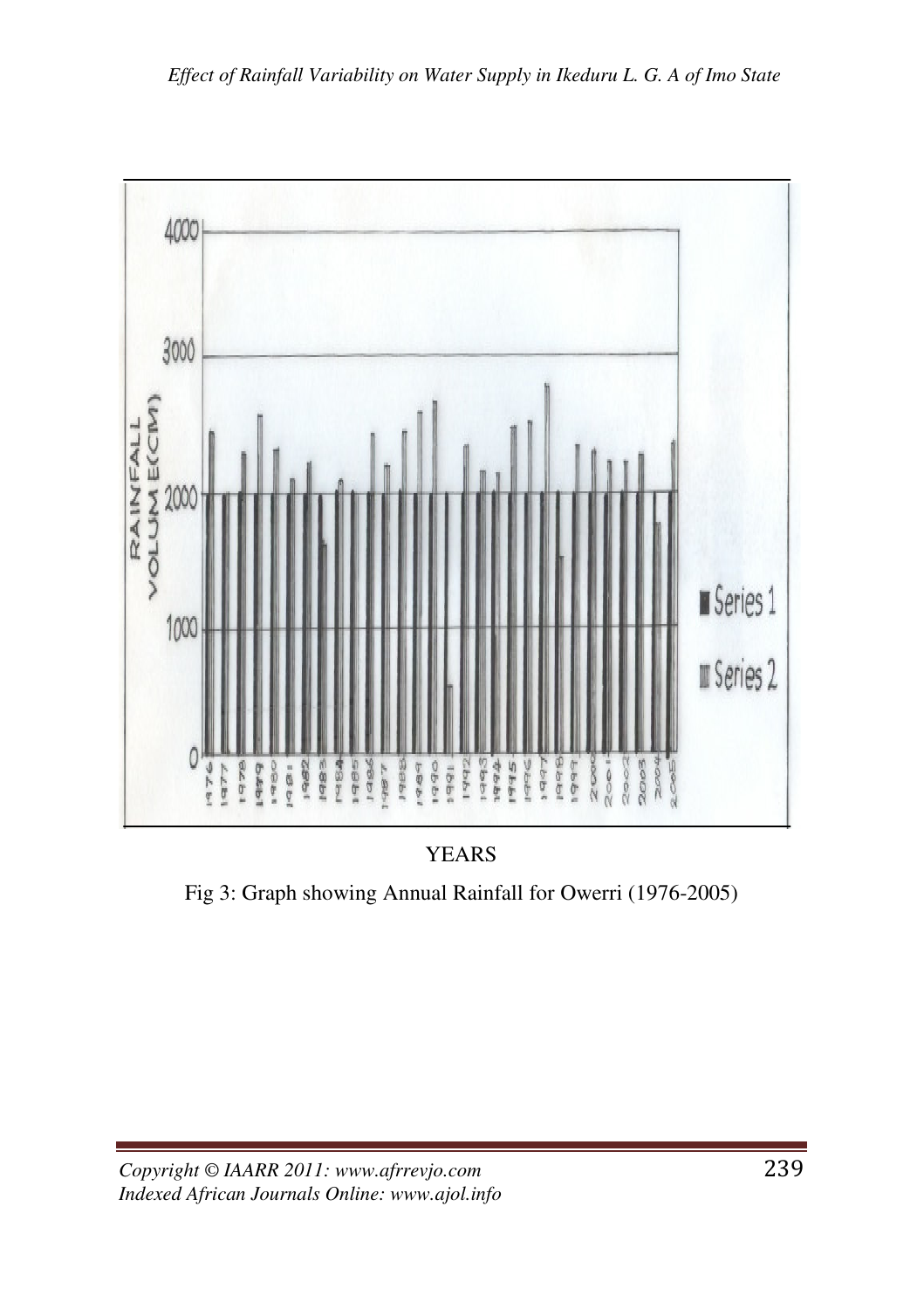

Fig. 4: Time Series of Decadal Rainfall for Owerri (1976-1985, 1986-1995, 1996-2005)